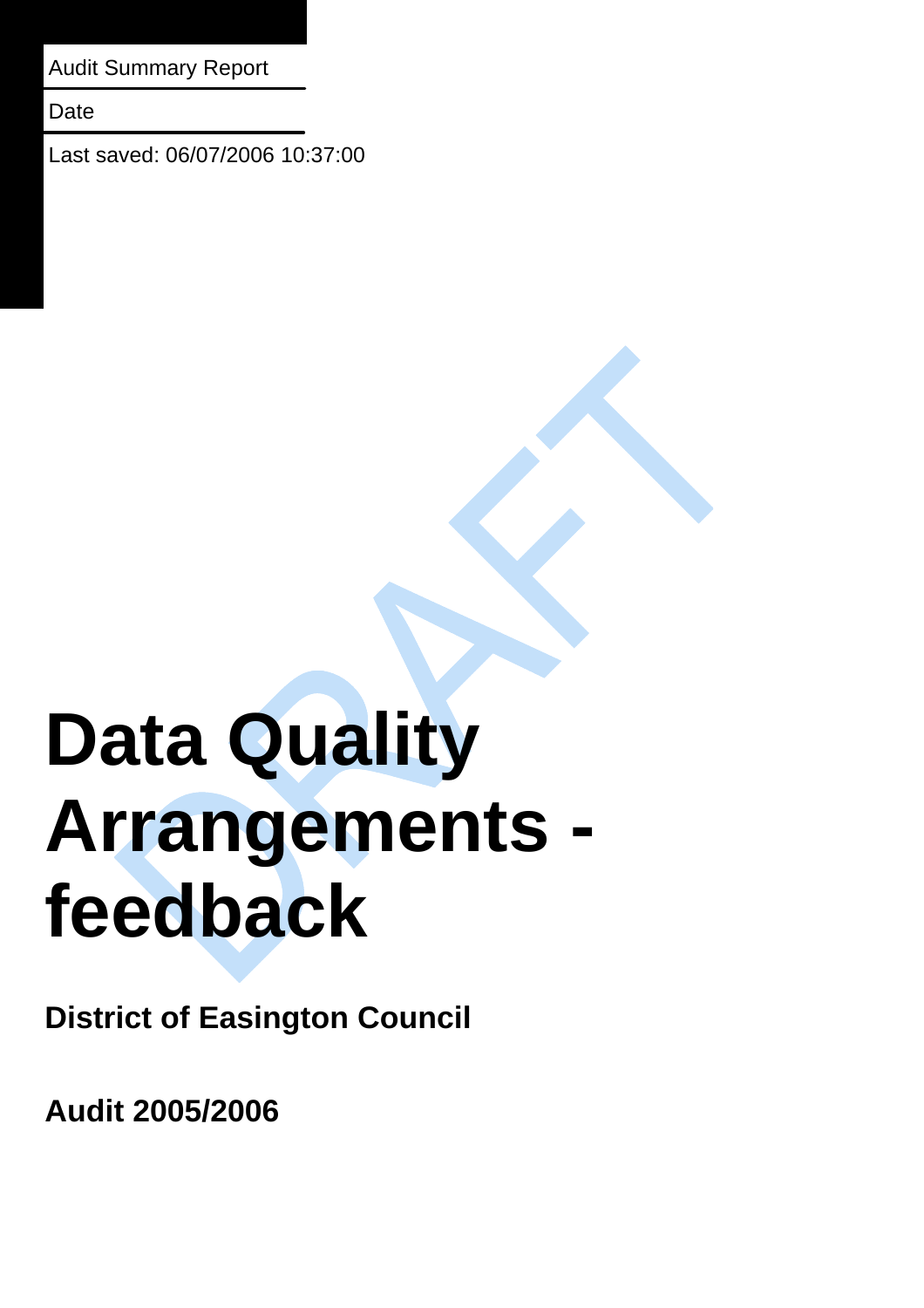The Audit Commission is an independent body responsible for ensuring that public money is spent economically, efficiently and effectively, to achieve high-quality local and national services for the public. Our remit covers more than 15,000 bodies which between them spend nearly £125 billion of public money every year. Our work covers local government, housing, health, criminal justice and fire and rescue services.

As an independent watchdog, we provide important information on the quality of public services. As a driving force for improvement in those services, we provide practical recommendations and spread best practice. As an independent auditor, we monitor spending to ensure public services are good value for money.

| <b>Document Control</b> |                                         |
|-------------------------|-----------------------------------------|
| Author                  | Paul Heppell                            |
| Filename                | Data Quality arrangements- feedback (2) |

### **Status of our reports to the Council**

Our reports are prepared in the context of the Statement of Responsibilities of Auditors and Audited Bodies issued by the Audit Commission. Reports are prepared by appointed auditors and addressed to non-executive directors/members or officers. They are prepared for the sole use of the audited body, and no responsibility is taken by auditors to any director/member or officer in their individual capacity, or to any third party.

### **Copies of this report**

If you require further copies of this report, or a copy in large print, in Braille, on tape, or in a language other than English, please call 0845 0560566.

### © Audit Commission 2005

For further information on the work of the Commission please contact: Audit Commission, 1st Floor, Millbank Tower, Millbank, London SW1P 4HQ Tel: 020 7828 1212 Fax: 020 7976 6187 Textphone (minicom): 020 7630 0421 www.audit-commission.gov.uk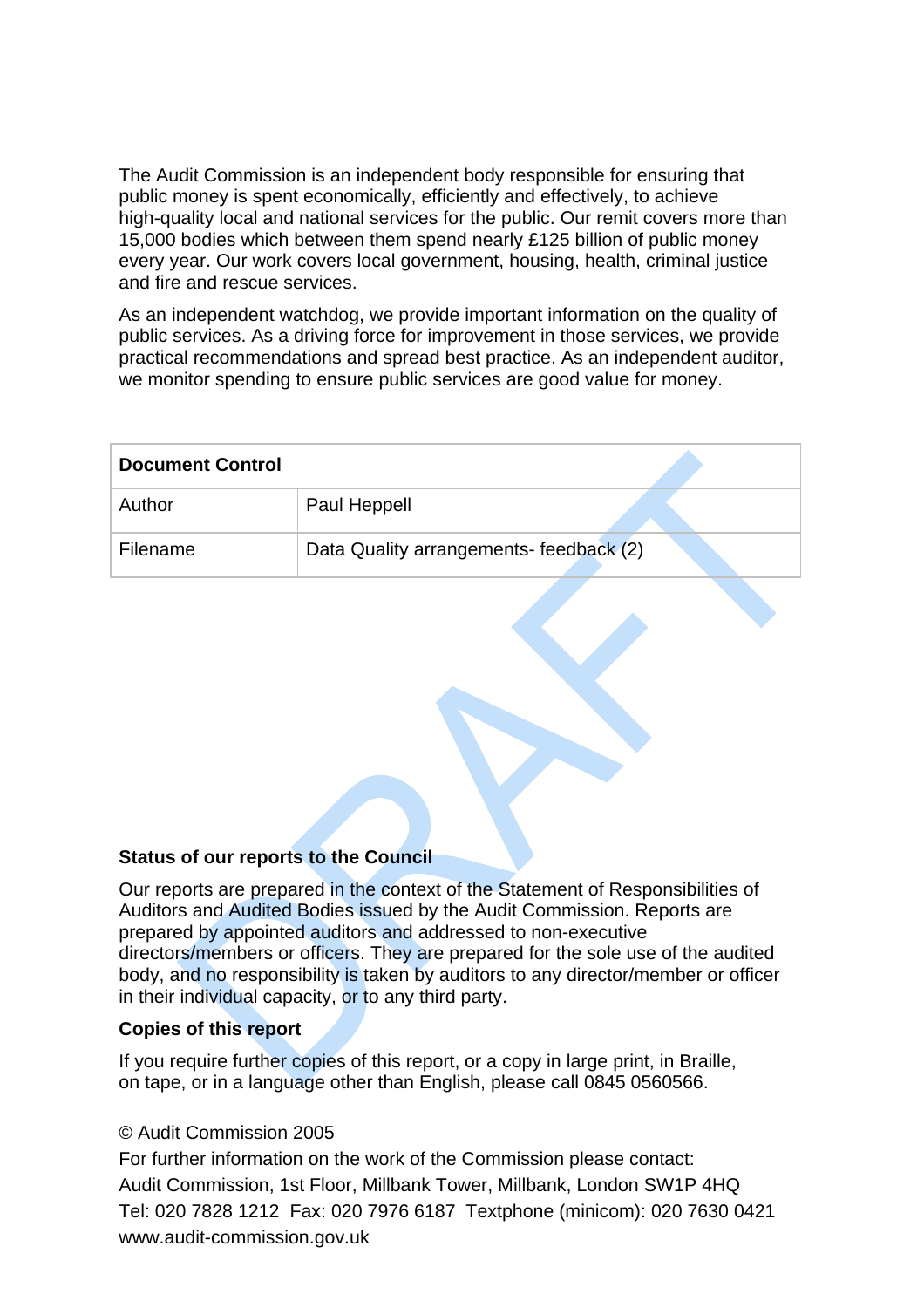# **Contents**

| Introduction                            | 4  |
|-----------------------------------------|----|
| <b>Background</b>                       | 4  |
| Audit approach                          | 4  |
| Main conclusions - Data Quality Stage 1 | 5. |
| The Way Forward                         | 8  |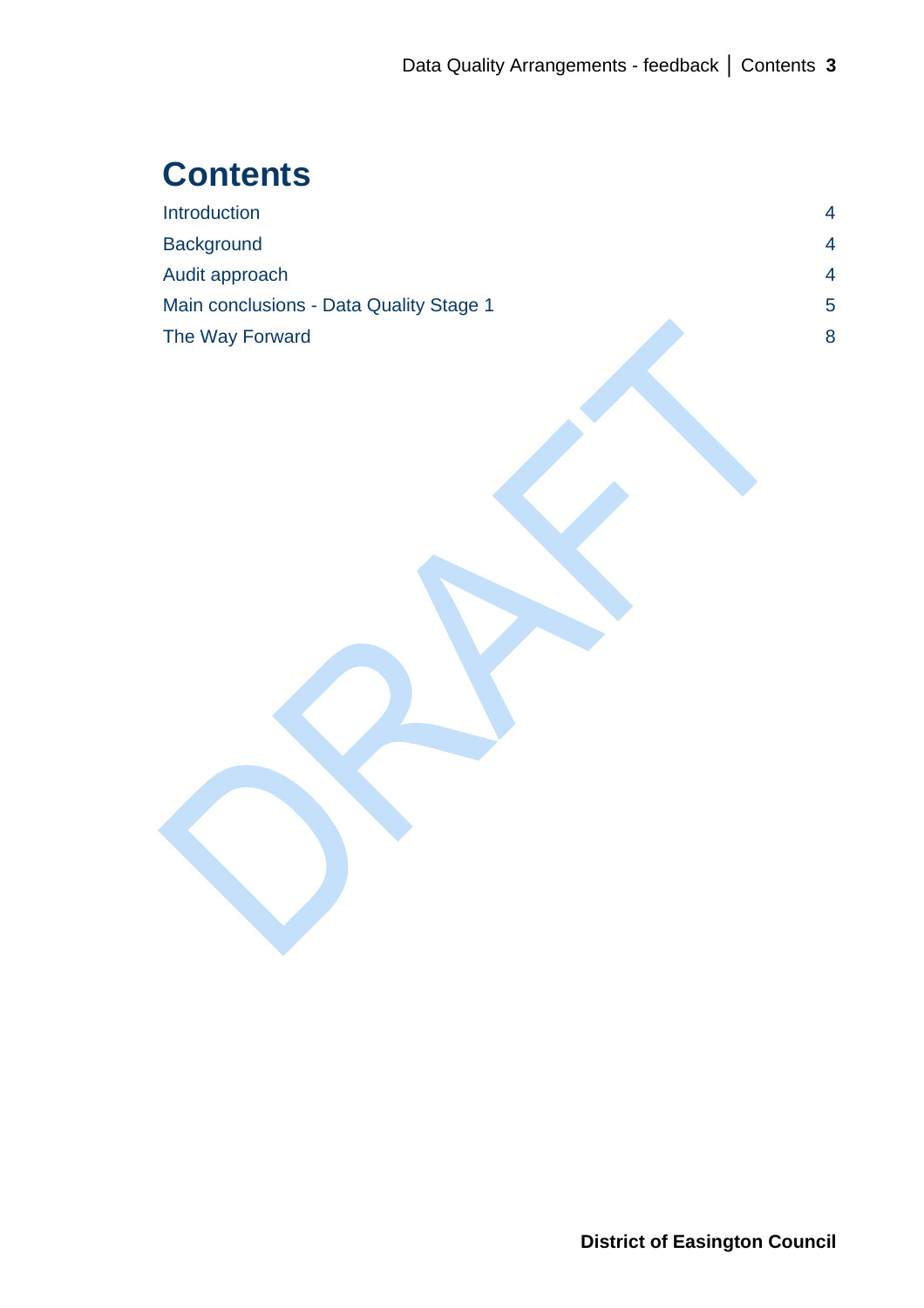4 Data Quality Arrangements - feedback | Error! No text of specified style in **document.** 

## **Introduction**

- **1** For the first time we have carried out a detailed review of Easington's corporate management arrangements for data quality. Similar reviews will be undertaken at each of the Audit Commission's local government audited bodies.
- **2** This document provides summarised feedback from our review, for feedback and discussion with officers.

# **Background**

- **3** This review represents a significant change in our approach to the audit of performance information. There are a number of underlying reasons for this change:
	- Increasing reliance is being placed on performance information, e.g. to manage services, inform users, account for performance, and as basis of taking decisions
	- The weight attached to published performance indicators as the basis for reducing the burden of regulation has increased
	- The need for reliable data has therefore become more critical
	- However there remains a prevailing lack of confidence in much performance data
	- The quality of financial information is higher than for performance information
	- Finance data is collected according to professional accounting rules, and subjected to strong internal controls and a formal audit regime
	- Conversely the internal controls for recording and preparation of the underlying performance data are often less developed
	- $\bullet$  There is often less ownership of performance information by those charged with governance.

# **Audit approach**

- **4** Our work on Data Quality has three stages as detailed below:
	- **Stage 1 (Management Arrangements)** 
		- Assessment of Easington's corporate management arrangements for data quality using Key Lines of Enquiry (KLoE's) developed by the Audit Commission.
		- Assessments are made on a 1 to 4 basis (4 being the highest), with a score of 2 representing adequate or effective arrangements
		- This work will contribute to the auditor's conclusion under the Code of Audit Practice on an audited body's arrangements to secure value for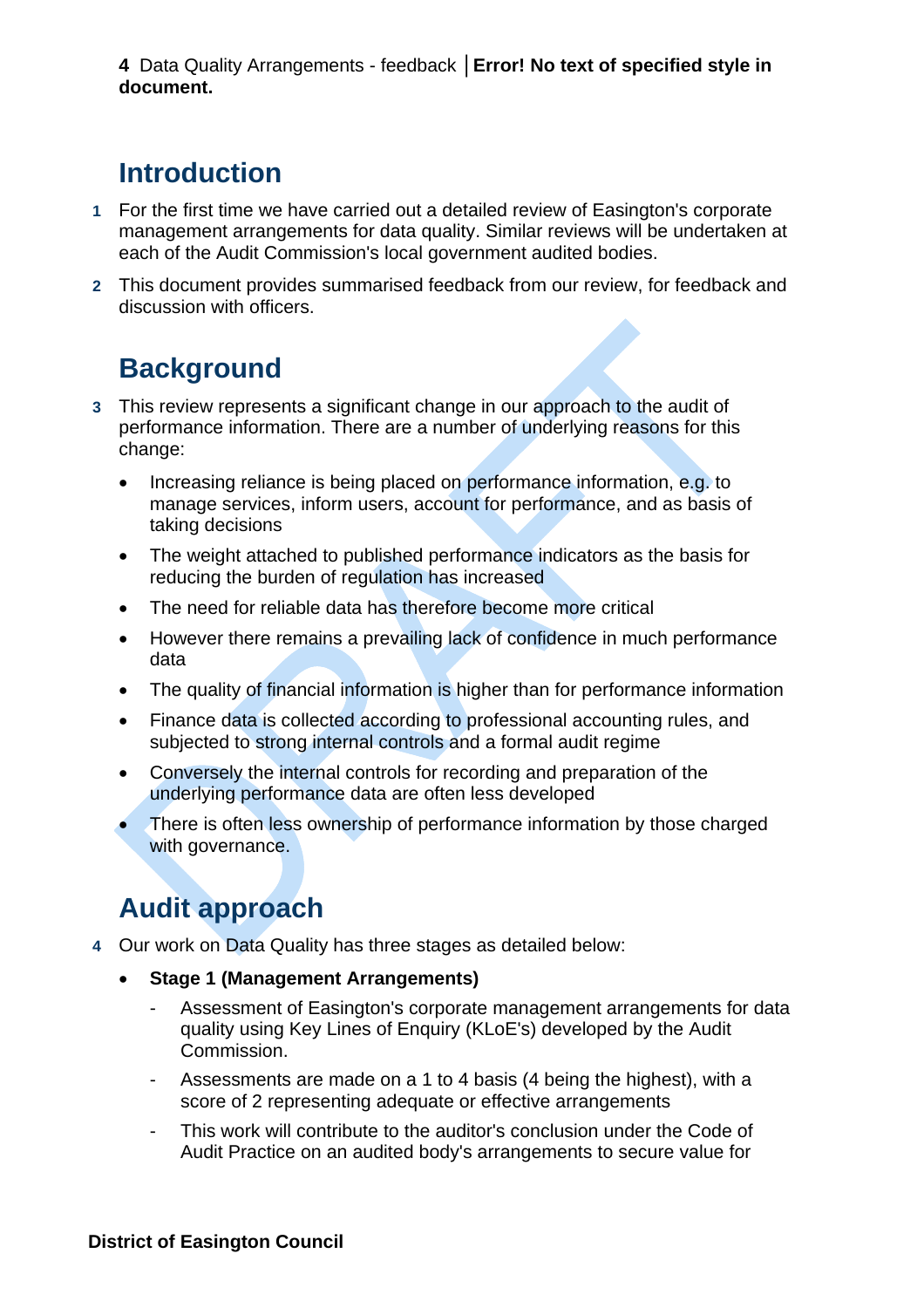money. The work relates specifically to the arrangements for 'monitoring and reviewing performance, including arrangements to ensure data quality'

- Stage 1 work has been completed and the feedback is contained within this report.
- -

## **Stage 2 (Completeness Check)**

- Reviewing queries on individual BVPIs submitted to the Audit Commission by the Council
- The number and extent of these queries are determined by the Audit Commission following their review of data nationally
- This stage of the audit is timetabled for mid to late July.
- **Stage 3 (Data Quality spot checks)** 
	- Detailed audit of individual BVPIs
	- The number of BVPIs selected for review will be determined by the outcomes of Stages 1 & 2, but be selected from a list developed by the Audit Commission
	- This stage of the audit will be completed by mid to end Sept.

# **Main conclusions - Data Quality Stage 1**

- **5** The following table provides summarised feedback over each of the 5 areas covered within our Stage 1 review, namely:
	- Governance and Leadership
	- Policies and procedures
	- Systems and processes
	- People and skills
	- Data use

## **Table 1 Feedback from Data Quality Audit - Stage 1**

Corporate arrangements generally adequate

| <b>Assessed objective</b>                             | <b>Findings</b>                                                                                                                                      |
|-------------------------------------------------------|------------------------------------------------------------------------------------------------------------------------------------------------------|
| <b>Governance and leadership</b>                      |                                                                                                                                                      |
| Responsibility for data quality<br>is clearly defined | The council has a commitment to data quality<br>with top management level responsibility having<br>been assigned. Staff responsible for data quality |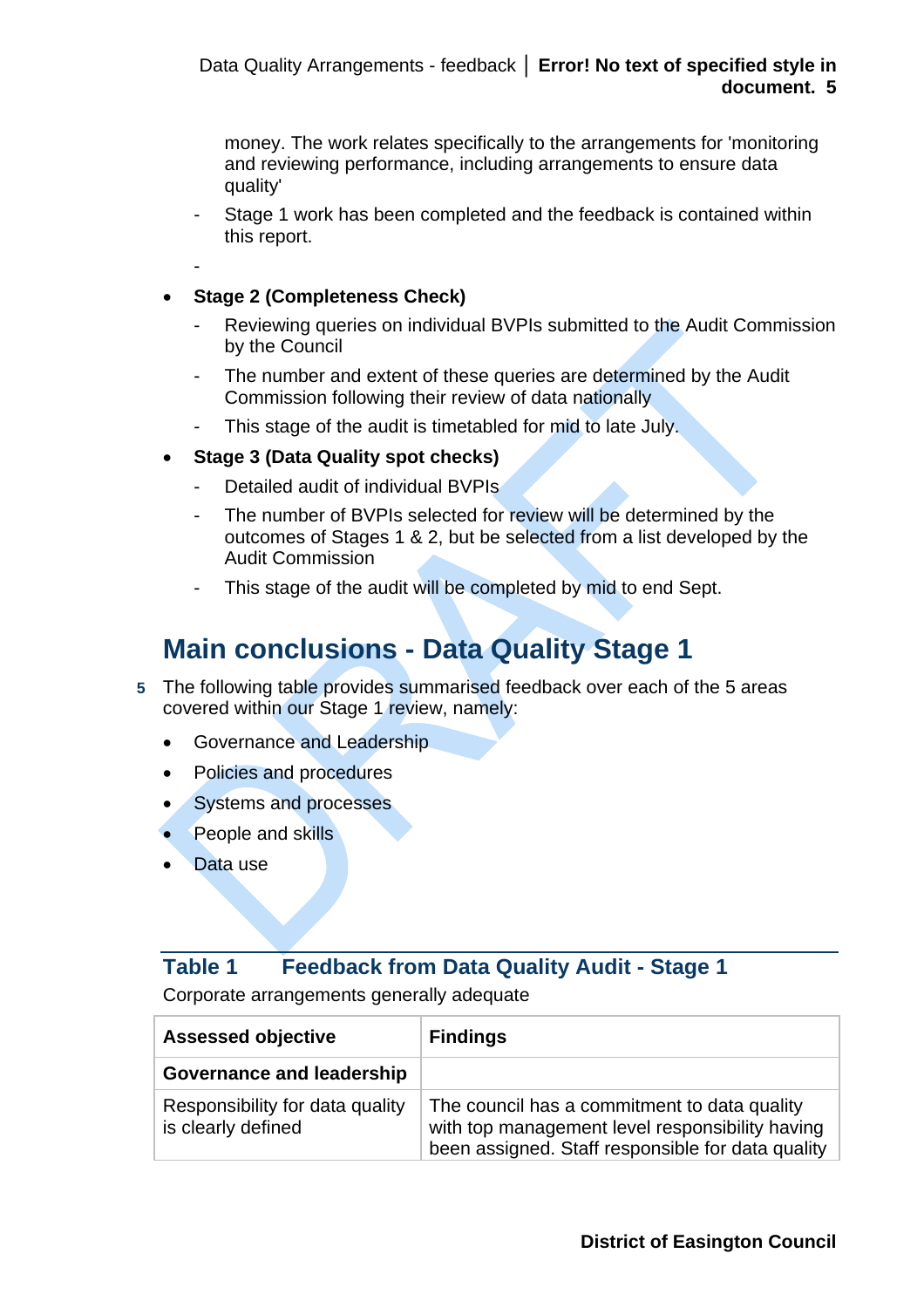**6** Data Quality Arrangements - feedback | Error! No text of specified style in **document.** 

| <b>Assessed objective</b>                                                                                   | <b>Findings</b>                                                                                                                                                                                                                                                                                                                                                                                                                                                                                                              |
|-------------------------------------------------------------------------------------------------------------|------------------------------------------------------------------------------------------------------------------------------------------------------------------------------------------------------------------------------------------------------------------------------------------------------------------------------------------------------------------------------------------------------------------------------------------------------------------------------------------------------------------------------|
|                                                                                                             | are aware of their duty although this is not<br>specifically referred to in their job description or<br>set out coherently in any of the council's key<br>strategic documents. Staff accountable for data<br>quality are assessed as part of the corporate<br>framework for performance appraisal. The role<br>of members needs to be defined more clearly<br>along which may identify personal development<br>needs.                                                                                                        |
| The body has clear data<br>quality objectives                                                               | Objectives for data quality are developing but<br>have yet to be formalised in a strategy or plan.<br>The council has an action plan in place to<br>improve but it lacks milestones and targets. The<br>council has strengthened its corporate approach<br>to improvement of data quality.                                                                                                                                                                                                                                   |
| The body has effective<br>arrangements for monitoring<br>and review of data quality                         | Monitoring and review of PI's is ad hoc but the<br>council has developed a planned programme of<br>review of key PI's starting from the end of June<br>2006. In conjunction with Internal Audit the<br>corporate development unit will undertake<br>reviews of key PI's both national and local. The<br>council has yet to begin to consider data quality<br>as a corporate risk. The council can<br>demonstrate that it has taken action to address<br>weaknesses previously identified by internal and<br>external review. |
| <b>Policies and procedures</b>                                                                              |                                                                                                                                                                                                                                                                                                                                                                                                                                                                                                                              |
| A policy for data quality is in<br>place, supported by<br>operational procedures and<br>guidance            | There is no formal policy or strategy in place in<br>relation to data quality. The council adhere to<br>national guidance and have developed some<br>corporate and departmental procedures and<br>guidance but these have yet to be<br>comprehensively reproduced to support<br>operational objectives across the whole of the<br>council.                                                                                                                                                                                   |
| Policies and procedures are<br>followed by staff and applied<br>consistently throughout the<br>organisation | The council ensure staff are aware of national<br>guidance and where local guidance is in place it<br>is accessible and staff generally comply with it<br>through a standard proforma approach. There<br>are regular updates to guidance in relation to<br>BVPIs and these are supplied to staff<br>responsible for data. Further support is<br>available from the corporate team and ad hoc<br>training in the form of one to ones takes place                                                                              |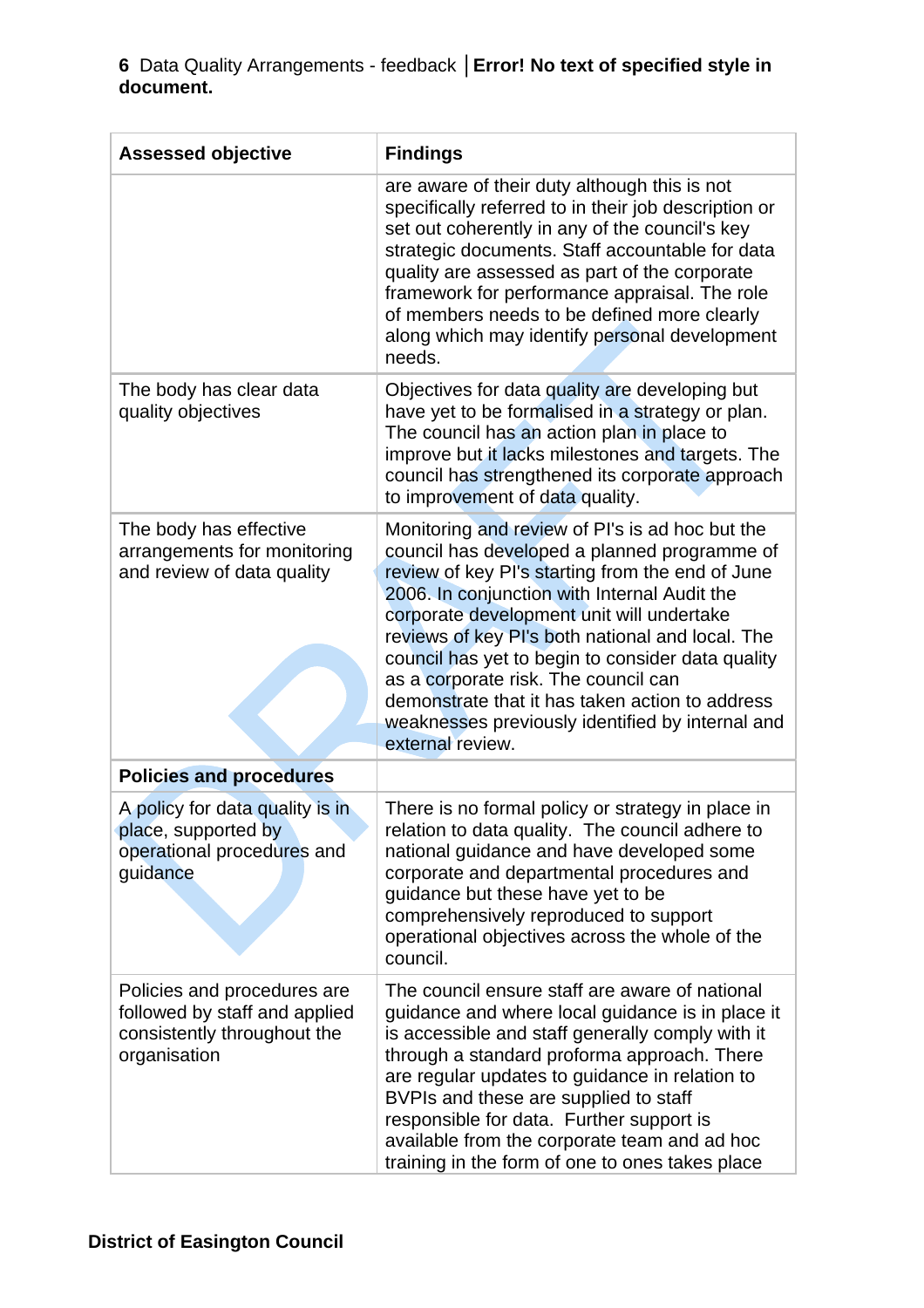| <b>Assessed objective</b>                                                                                                   | <b>Findings</b>                                                                                                                                                                                                                                                                                                                                                                                                                                                                                                                                                                                               |
|-----------------------------------------------------------------------------------------------------------------------------|---------------------------------------------------------------------------------------------------------------------------------------------------------------------------------------------------------------------------------------------------------------------------------------------------------------------------------------------------------------------------------------------------------------------------------------------------------------------------------------------------------------------------------------------------------------------------------------------------------------|
|                                                                                                                             | when guidance changes                                                                                                                                                                                                                                                                                                                                                                                                                                                                                                                                                                                         |
| <b>Systems and processes</b>                                                                                                |                                                                                                                                                                                                                                                                                                                                                                                                                                                                                                                                                                                                               |
| Appropriate systems are in<br>place for the collection,<br>recording, analysis and<br>reporting of data.                    | Systems generally produce fit for purpose data<br>on a right first time basis and where weaknesses<br>are identified action is taken to rectify them. For<br>example the council has recognised<br>weaknesses in its manual systems but has<br>invested some of its reserve balances in the<br>procurement of a new computerised<br>performance management system. Data<br>collection is integrated into work and staff were<br>happy to work to the right first time ethos                                                                                                                                   |
| The body has appropriate<br>controls in place to ensure<br>that systems secure the<br>quality of data used.                 | Generally appropriate controls are in place for<br>BVPIs, with senior officers now having a greater<br>role in ensuring controls are in place and<br>working A recent Audit Commission report<br>highlighted areas where there is still some scope<br>to improve underlying systems security, subject<br>to assessment of risk.                                                                                                                                                                                                                                                                               |
| Security arrangements for<br>performance information<br>systems are robust and<br>business continuity plans are<br>in place | Security arrangements for access to systems<br>are adequate, but the council recognises that a<br>lot of their data relies on manual interfaces. The<br>council has in place corporate IT security<br>guidelines and procedures. Although a business<br>continuity plan has been drafted it has yet to be<br>approved. This was identified as a weakness in<br>last years Statement of Internal Control and will<br>remain a risk in this years as well. The lack of a<br>detailed plan is potentially a risk to security of<br>data, although the disaster recovery plan does<br>mitigate some of the risks. |
| An effective management<br>framework for data sharing is<br>in place                                                        | The council has some protocols in place for<br>sharing data with external partners but it has yet<br>to develop these in every case. There was a<br>general lack of awareness across the council in<br>this area and whether there was a framework in<br>place which complied with all relevant legal,<br>compliance and confidentiality standards.                                                                                                                                                                                                                                                           |
| <b>People and skills</b>                                                                                                    |                                                                                                                                                                                                                                                                                                                                                                                                                                                                                                                                                                                                               |
| The body has communicated<br>clearly the responsibilities of<br>staff for achieving data quality                            | Although the council has not undertaken a<br>assessment of data quality skills across the<br>workforce they have allocated responsibility for<br>every PI to relevant staff and recorded this. Staff                                                                                                                                                                                                                                                                                                                                                                                                          |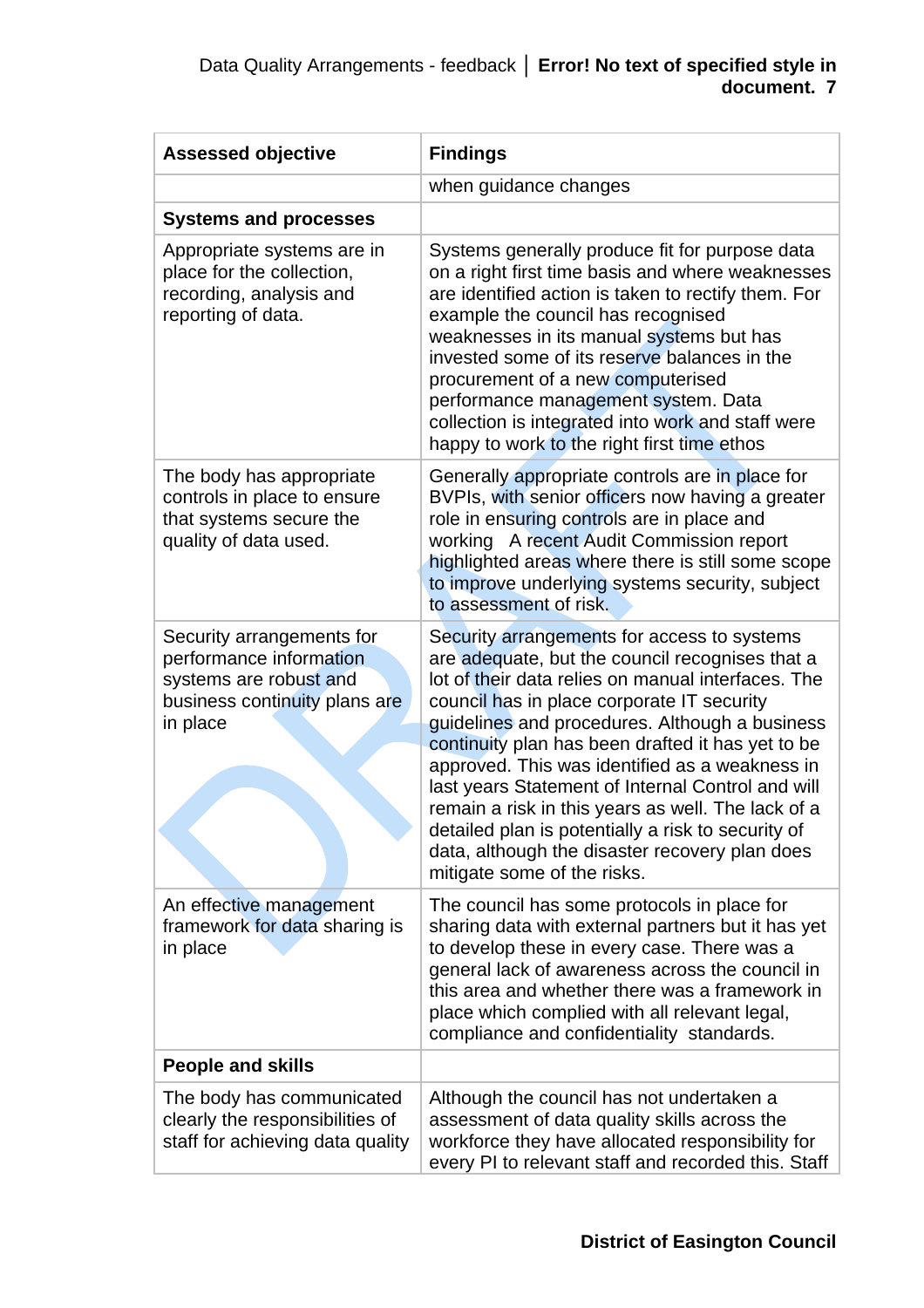## **8** Data Quality Arrangements - feedback | Error! No text of specified style in **document.**

| <b>Assessed objective</b>                                                                                                              | <b>Findings</b>                                                                                                                                                                                                                                                                                                                                                                                                                                                                                                                                                                        |
|----------------------------------------------------------------------------------------------------------------------------------------|----------------------------------------------------------------------------------------------------------------------------------------------------------------------------------------------------------------------------------------------------------------------------------------------------------------------------------------------------------------------------------------------------------------------------------------------------------------------------------------------------------------------------------------------------------------------------------------|
|                                                                                                                                        | have been in post for several years and are<br>aware of their responsibilities to data through<br>custom and practice rather than specifically<br>referenced in their job description. Some units,<br>such as Benefits, have extensive training with<br>DWP because of the constantly changing rules<br>and guidelines but this is not reflected across<br>the council where training is more ad hoc as and<br>when necessary. Performance is picked up<br>through the annual appraisal process and<br>relevant new staff receive training through the<br>corporate induction process. |
| The organisation has<br>arrangements in place to<br>ensure that staff with data<br>quality responsibility have the<br>necessary skills | Staff with responsibility for data management<br>have been coached with a series of one to ones,<br>and through the appraisal process. Where<br>weaknesses are identified corporate<br>improvement teams help develop the necessary<br>skills in the relevant area.                                                                                                                                                                                                                                                                                                                    |
| <b>Data Use</b>                                                                                                                        |                                                                                                                                                                                                                                                                                                                                                                                                                                                                                                                                                                                        |
| The body has arrangements<br>that are focused on ensuring<br>that data is used to manage<br>and improve the delivery of<br>services    | The body has arrangements in place that are<br>focused on ensuring data is used to manage<br>and improve service delivery. The council<br>produced several examples where this can be<br>evidenced. The council has further invested<br>cash resources to strengthen their approach and<br>identified individual terms of reference for<br>portfolio holders towards performance<br>management.                                                                                                                                                                                        |
| in place for data reporting                                                                                                            | The body has effective control   Data returns through a standard proforma on a<br>quarterly and annual basis are supported by<br>audit trails and information is subjected to<br>verification by senior officers. Any internal<br>control weaknesses identified by external or<br>internal scrutineers in the past have been<br>addressed by the council.                                                                                                                                                                                                                              |

*Assessment against Audit Commission KLoE's* 

# **The Way Forward**

The issues raised within this report will be discussed with officers to provide them **6** with timely feedback and to assist them in formulating an action plan to improve data quality arrangements in future years. The principal areas for discussion are: